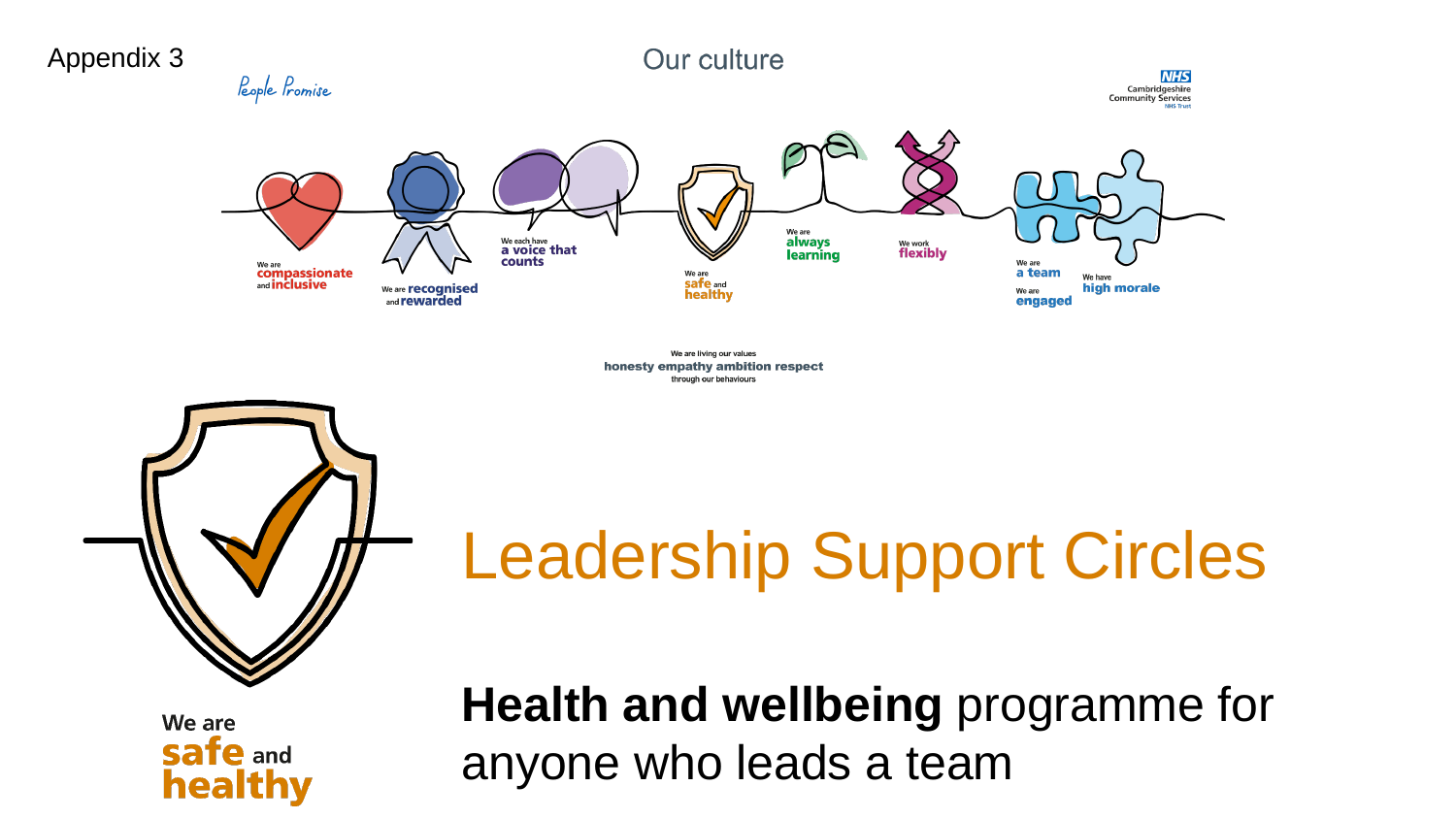## what is it?

This is an NHS wellbeing programme designed to support **leaders and managers** at times of extreme pressure.

There is a wealth of evidence about the value of safe space to share experience in a structured time, at a time when pressures are at their highest

**Themed, facilitated, interactive webinars (75 minutes), scheduled weekly from 20 April to 6 July 2022**, create a safe space to de-compress, be heard and connect with others having similar experiences.

Circle sessions provide facilitated supportive space for all those who have a responsibility for managing a team, at whatever level, and whether medical, clinical or non-clinical.

Participants can share current experiences and gain personal insights about self-care supporting their teams, as we continue to navigate challenging working conditions and adjust to new ways of working.

You can join **any one or all** of the themed sessions and will also be signposted to further resources.

The programme is facilitated by Cambridgeshire and Peterborough NHS Trusts, including CCS, however the sessions are open to **all CCS staff who are responsible for leading a team, regardless of your locality**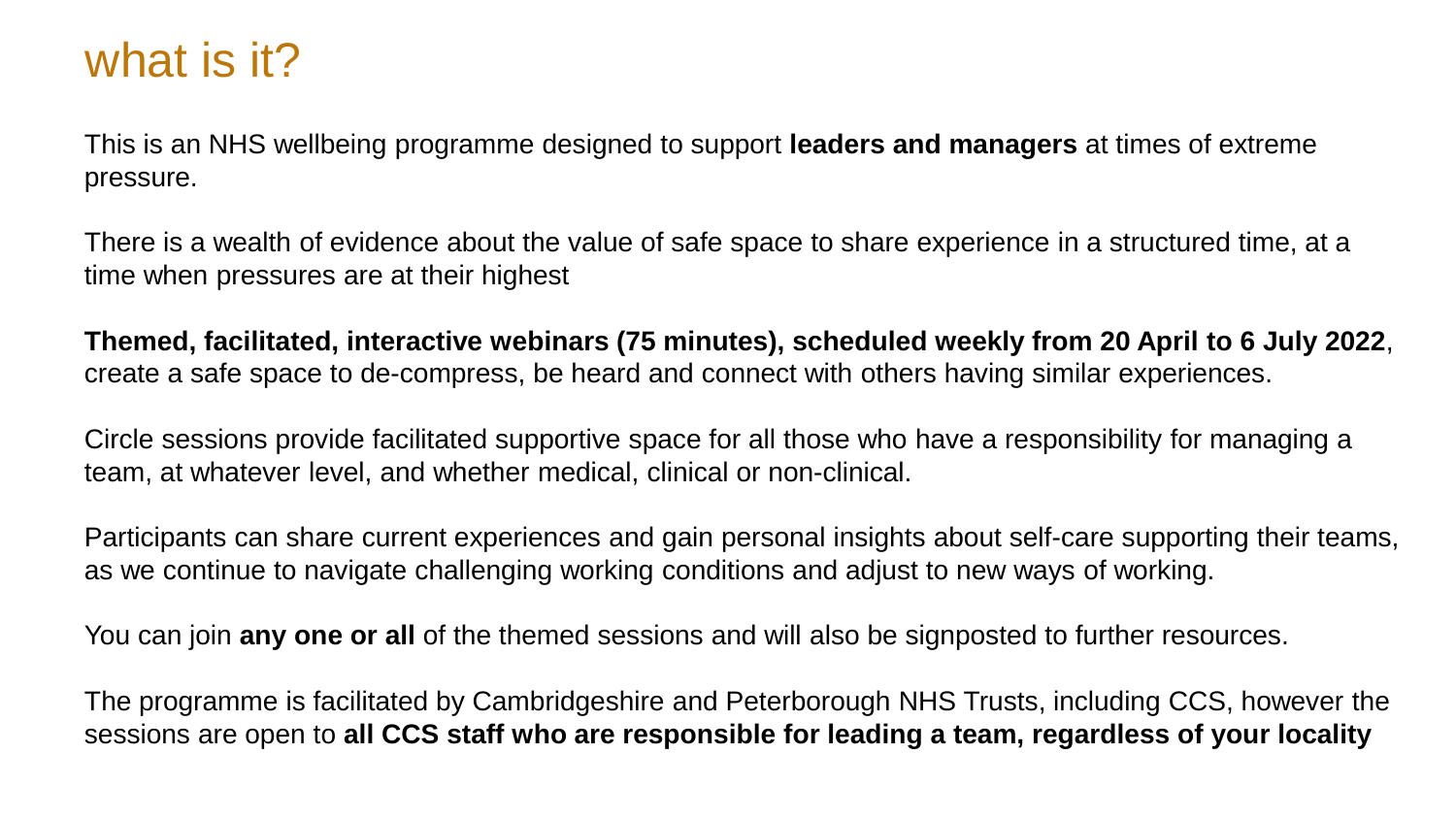#### How each session is run….

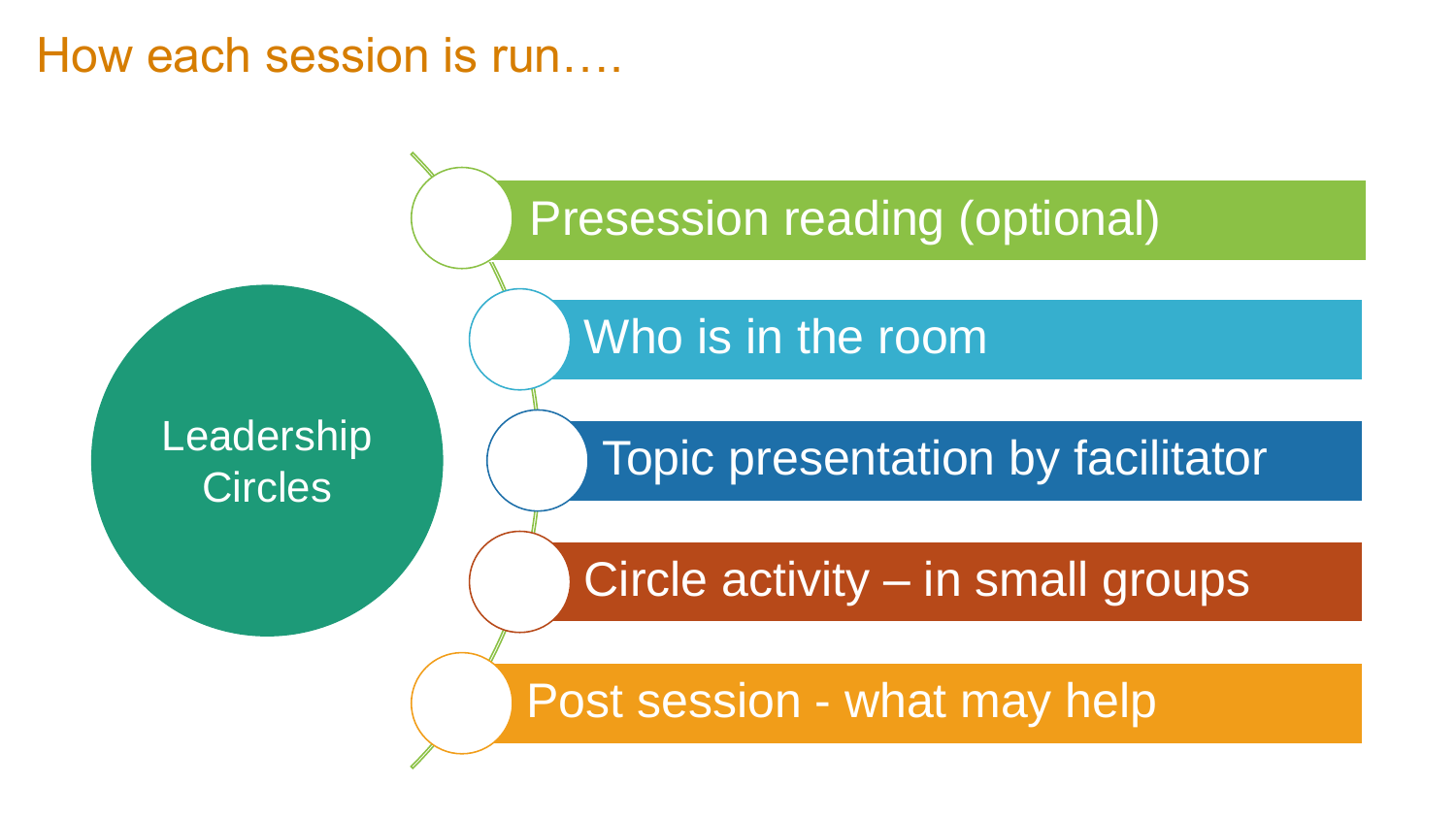# 8 different topics/sessions

Based on 8 evidence based behaviours to promote wellbeing and resilience







Look after yourself Speak candidly and compassionately Be inclusive in the way you lead Look out for your team







Resetting your team **Agile, hybrid leadership** Accepting an uncertain future Beating pandemic fatigue



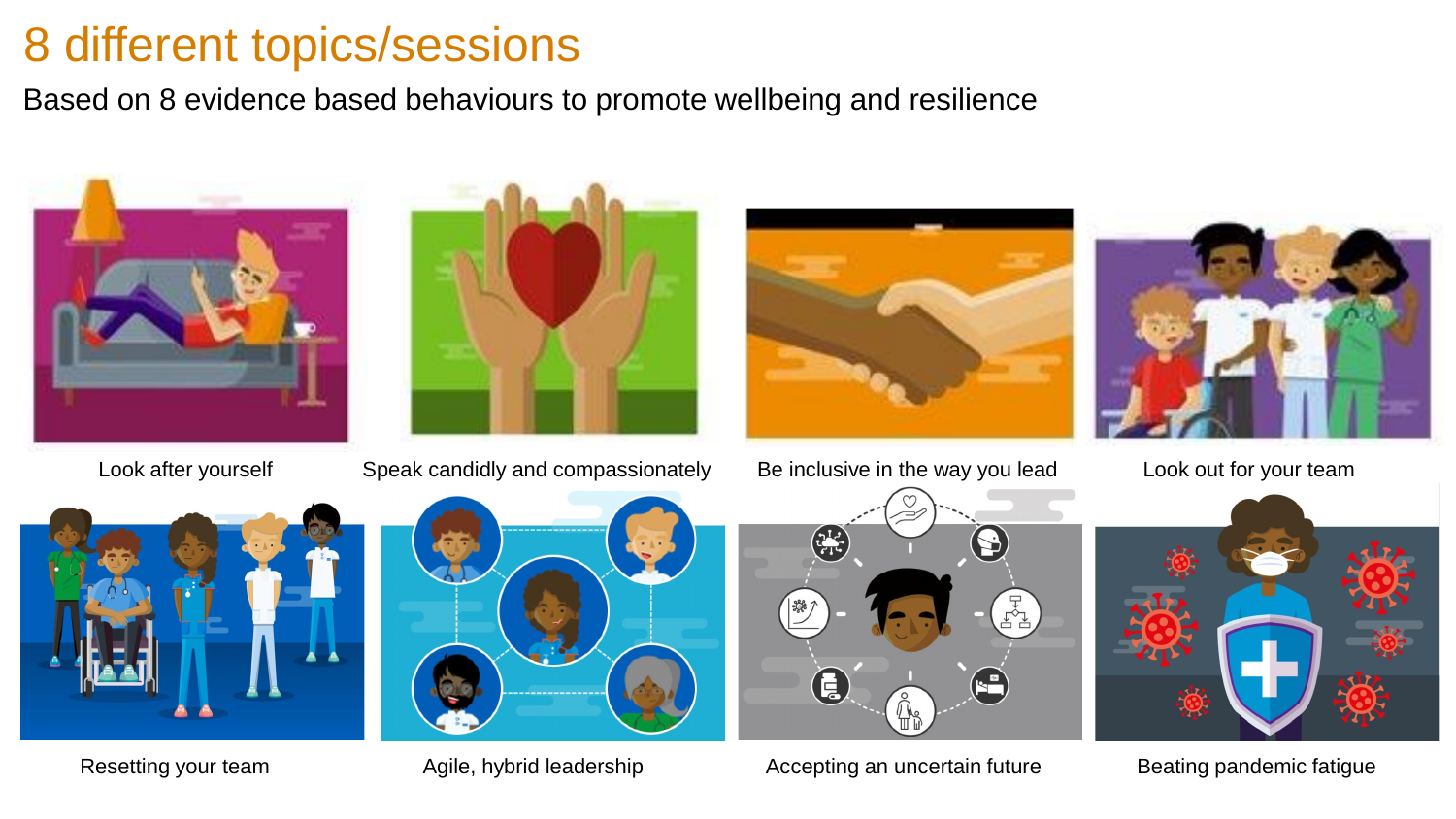### how to book on?

To book on a session use the link below.

Bookings are being managed via the "entry page" of the Cambridgeshire and Peterborough Training Hub.

[Cambridgeshire & Peterborough Training Hub](https://cptraininghub.nhs.uk/)  (cptraininghub.nhs.uk)

Please remember to add the Organisation Code where it says GP code